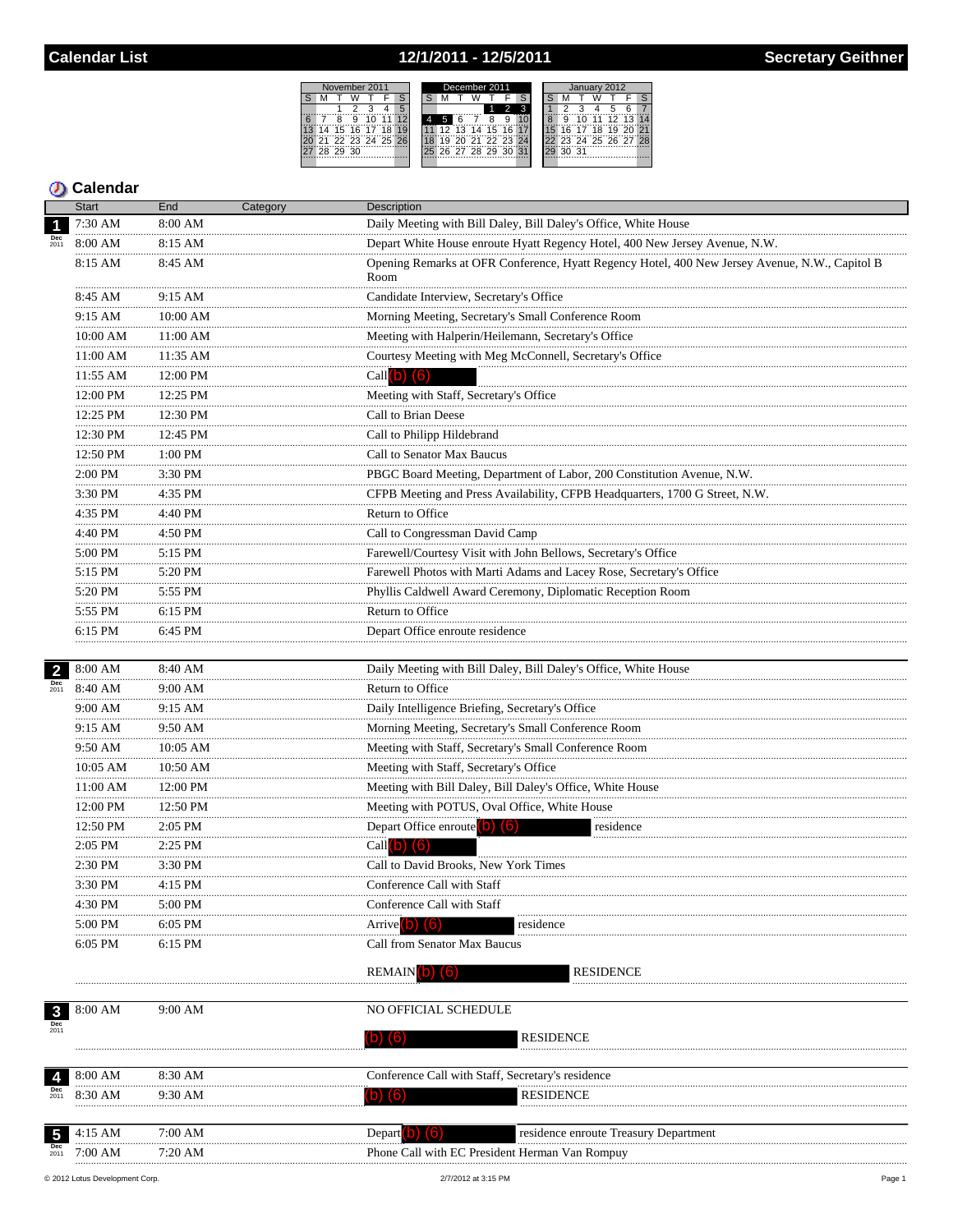## 12/5/2011 - 12/7/2011



#### **D** Calendar

|                                                                                                                                                                                                                                                                                                                                                                                                                                                                                                                                                                                                                                                                                                                                                                                                                                                                                                                                                                                                                                                                                                                                                                                                                                                                                                                                                                                                                                                                                                                                                                                                                 | <b>Start</b> | End                                                            | Category                                           | Description                                                                                 |
|-----------------------------------------------------------------------------------------------------------------------------------------------------------------------------------------------------------------------------------------------------------------------------------------------------------------------------------------------------------------------------------------------------------------------------------------------------------------------------------------------------------------------------------------------------------------------------------------------------------------------------------------------------------------------------------------------------------------------------------------------------------------------------------------------------------------------------------------------------------------------------------------------------------------------------------------------------------------------------------------------------------------------------------------------------------------------------------------------------------------------------------------------------------------------------------------------------------------------------------------------------------------------------------------------------------------------------------------------------------------------------------------------------------------------------------------------------------------------------------------------------------------------------------------------------------------------------------------------------------------|--------------|----------------------------------------------------------------|----------------------------------------------------|---------------------------------------------------------------------------------------------|
| $5\phantom{.0}$                                                                                                                                                                                                                                                                                                                                                                                                                                                                                                                                                                                                                                                                                                                                                                                                                                                                                                                                                                                                                                                                                                                                                                                                                                                                                                                                                                                                                                                                                                                                                                                                 | 7:30 AM      | 7:50 AM                                                        |                                                    | Phone Call with Dr. Josef Ackermann                                                         |
|                                                                                                                                                                                                                                                                                                                                                                                                                                                                                                                                                                                                                                                                                                                                                                                                                                                                                                                                                                                                                                                                                                                                                                                                                                                                                                                                                                                                                                                                                                                                                                                                                 | 8:45 AM      | 9:00 AM                                                        |                                                    | Phone Call with IMF Managing Director Christine Lagarde                                     |
| 6<br>Dec<br>2011<br>7                                                                                                                                                                                                                                                                                                                                                                                                                                                                                                                                                                                                                                                                                                                                                                                                                                                                                                                                                                                                                                                                                                                                                                                                                                                                                                                                                                                                                                                                                                                                                                                           | 9:00 AM      | 9:30 AM                                                        |                                                    | Phone Call with EU Commissioner Olli Rehn                                                   |
|                                                                                                                                                                                                                                                                                                                                                                                                                                                                                                                                                                                                                                                                                                                                                                                                                                                                                                                                                                                                                                                                                                                                                                                                                                                                                                                                                                                                                                                                                                                                                                                                                 | 9:45 AM      | 10:15 AM                                                       |                                                    | Phone Call with UK Chancellor George Osborne                                                |
|                                                                                                                                                                                                                                                                                                                                                                                                                                                                                                                                                                                                                                                                                                                                                                                                                                                                                                                                                                                                                                                                                                                                                                                                                                                                                                                                                                                                                                                                                                                                                                                                                 | 10:15 AM     | 10:30 AM                                                       |                                                    | Call to Brian Deese                                                                         |
|                                                                                                                                                                                                                                                                                                                                                                                                                                                                                                                                                                                                                                                                                                                                                                                                                                                                                                                                                                                                                                                                                                                                                                                                                                                                                                                                                                                                                                                                                                                                                                                                                 | 10:40 AM     | Weekly One-on-One Meeting with POTUS, Oval Office, White House |                                                    |                                                                                             |
|                                                                                                                                                                                                                                                                                                                                                                                                                                                                                                                                                                                                                                                                                                                                                                                                                                                                                                                                                                                                                                                                                                                                                                                                                                                                                                                                                                                                                                                                                                                                                                                                                 | $11:15$ AM   |                                                                |                                                    | Return to Office                                                                            |
|                                                                                                                                                                                                                                                                                                                                                                                                                                                                                                                                                                                                                                                                                                                                                                                                                                                                                                                                                                                                                                                                                                                                                                                                                                                                                                                                                                                                                                                                                                                                                                                                                 | 11:30 AM     | 11:40 AM                                                       |                                                    | Call to Senator Max Baucus                                                                  |
|                                                                                                                                                                                                                                                                                                                                                                                                                                                                                                                                                                                                                                                                                                                                                                                                                                                                                                                                                                                                                                                                                                                                                                                                                                                                                                                                                                                                                                                                                                                                                                                                                 | 11:50 AM     | 12:00 PM                                                       |                                                    | Call to Mike Froman                                                                         |
|                                                                                                                                                                                                                                                                                                                                                                                                                                                                                                                                                                                                                                                                                                                                                                                                                                                                                                                                                                                                                                                                                                                                                                                                                                                                                                                                                                                                                                                                                                                                                                                                                 | 12:00 PM     | 12:55 PM                                                       |                                                    |                                                                                             |
|                                                                                                                                                                                                                                                                                                                                                                                                                                                                                                                                                                                                                                                                                                                                                                                                                                                                                                                                                                                                                                                                                                                                                                                                                                                                                                                                                                                                                                                                                                                                                                                                                 | 12:55 PM     | 1:00 PM                                                        |                                                    | Call to David Lipton                                                                        |
|                                                                                                                                                                                                                                                                                                                                                                                                                                                                                                                                                                                                                                                                                                                                                                                                                                                                                                                                                                                                                                                                                                                                                                                                                                                                                                                                                                                                                                                                                                                                                                                                                 | 1:00 PM      | 3:00 PM                                                        |                                                    | FSOC Meeting, Secretary's Large Conference Room                                             |
|                                                                                                                                                                                                                                                                                                                                                                                                                                                                                                                                                                                                                                                                                                                                                                                                                                                                                                                                                                                                                                                                                                                                                                                                                                                                                                                                                                                                                                                                                                                                                                                                                 | 3:00 PM      | 3:20 PM                                                        |                                                    | Meeting with Staff, Secretary's Office                                                      |
|                                                                                                                                                                                                                                                                                                                                                                                                                                                                                                                                                                                                                                                                                                                                                                                                                                                                                                                                                                                                                                                                                                                                                                                                                                                                                                                                                                                                                                                                                                                                                                                                                 | 3:20 PM      | 4:35 PM                                                        |                                                    | NEC Meeting, Gene Sperling's Office, White House                                            |
|                                                                                                                                                                                                                                                                                                                                                                                                                                                                                                                                                                                                                                                                                                                                                                                                                                                                                                                                                                                                                                                                                                                                                                                                                                                                                                                                                                                                                                                                                                                                                                                                                 | 4:35 PM      | 4:40 PM                                                        |                                                    | Return to Office                                                                            |
|                                                                                                                                                                                                                                                                                                                                                                                                                                                                                                                                                                                                                                                                                                                                                                                                                                                                                                                                                                                                                                                                                                                                                                                                                                                                                                                                                                                                                                                                                                                                                                                                                 | 4:40 PM      | 4:50 PM                                                        |                                                    | Call to David Lipton                                                                        |
|                                                                                                                                                                                                                                                                                                                                                                                                                                                                                                                                                                                                                                                                                                                                                                                                                                                                                                                                                                                                                                                                                                                                                                                                                                                                                                                                                                                                                                                                                                                                                                                                                 | 4:50 PM      | 4:55 PM                                                        |                                                    |                                                                                             |
|                                                                                                                                                                                                                                                                                                                                                                                                                                                                                                                                                                                                                                                                                                                                                                                                                                                                                                                                                                                                                                                                                                                                                                                                                                                                                                                                                                                                                                                                                                                                                                                                                 | 4:55 PM      | 5:05 PM                                                        | Call from Senator Schumer<br>Call to Phil Schiliro |                                                                                             |
|                                                                                                                                                                                                                                                                                                                                                                                                                                                                                                                                                                                                                                                                                                                                                                                                                                                                                                                                                                                                                                                                                                                                                                                                                                                                                                                                                                                                                                                                                                                                                                                                                 | 5:05 PM      | 5:10 PM                                                        |                                                    |                                                                                             |
|                                                                                                                                                                                                                                                                                                                                                                                                                                                                                                                                                                                                                                                                                                                                                                                                                                                                                                                                                                                                                                                                                                                                                                                                                                                                                                                                                                                                                                                                                                                                                                                                                 | 5:45 PM      | 11:55 PM                                                       |                                                    | Depart (b) $(6)$<br>enroute Frankfurt, Germany                                              |
|                                                                                                                                                                                                                                                                                                                                                                                                                                                                                                                                                                                                                                                                                                                                                                                                                                                                                                                                                                                                                                                                                                                                                                                                                                                                                                                                                                                                                                                                                                                                                                                                                 |              |                                                                |                                                    |                                                                                             |
|                                                                                                                                                                                                                                                                                                                                                                                                                                                                                                                                                                                                                                                                                                                                                                                                                                                                                                                                                                                                                                                                                                                                                                                                                                                                                                                                                                                                                                                                                                                                                                                                                 | $7:20$ AM    | 8:05 AM                                                        |                                                    | Arrive Frankfurt, Germany                                                                   |
| .<br>11:15 AM<br>.<br>$11:30$ AM<br>.<br>.<br>.<br>Lunch with FED Chairman Bernanke, Secretary's Small Conference Room<br>.<br>.<br>.<br>.<br>.<br>.<br>Depart Office (b) (6)<br>.<br>.<br>.<br>Executive Time, $(b)$ $(6)$<br>8:05 AM<br>9:00 AM<br>9:45 AM<br>9:15 AM<br>9:45 AM<br>$10:15$ AM<br>Meeting with Bundesbank President Jens Weidmann, Bundesbank<br>11:00 AM<br>11:45 AM<br>.<br>1:30 PM<br>12:30 PM<br>Depart Frankfurt, Germany enroute Berlin<br>.<br>.<br>1:30 PM<br>2:20 PM<br>Arrive Berlin, Germany<br>.<br>2:40 PM<br>2:20 PM<br>Executive Time (b) (6)<br>.<br>4:00 PM<br>5:00 PM<br>.<br>5:00 PM<br>5:10 PM<br>Prep for Press Availability, Finance Ministry<br>5:10 PM<br>5:25 PM<br>5:30 PM<br>6:15 PM<br>Depart Finance Ministry enroute Airport<br>6:15 PM<br>Depart Berlin, Germany enroute Paris, France<br>7:55 PM<br>7:55 PM<br>8:55 PM<br>Arrive Paris, France<br>REMAIN OVERNIGHT<br>Hotel enroute Finance Ministry<br>8:00 AM<br>8:45 AM<br>Depart<br>8:45 AM<br>9:45 AM<br>Depart Finance MInistry enroute<br>Hotel<br>9:50 AM<br>10:30 AM<br>10:30 AM<br>Meeting with Italian Central Bank Governor Ignazio Visco.<br>11:15 AM<br>Hotel enroute Elysee Palace<br>11:25 AM<br>11:45 AM<br>Depart <b>O</b><br>11:45 AM<br>Meeting with President Sarkozy, Elysee Palace<br>12:45 PM<br>12:55 PM<br>Depart Elysee Palace enroute<br>1:30 PM<br>Hotel<br>1:30 PM<br>Phone Call with Singapore Minister Tharman<br>2:00 PM<br>2:00 PM<br>Phone Call with Spain Minister Elena Salgado<br>2:30 PM<br>2:30 PM<br>Phone Call with Spain Prime Minister Jose Zapatero<br>$3:00$ PM |              |                                                                |                                                    |                                                                                             |
|                                                                                                                                                                                                                                                                                                                                                                                                                                                                                                                                                                                                                                                                                                                                                                                                                                                                                                                                                                                                                                                                                                                                                                                                                                                                                                                                                                                                                                                                                                                                                                                                                 |              |                                                                |                                                    | Breakfast Meeting with Mario Draghi, European Central Bank President, European Central Bank |
|                                                                                                                                                                                                                                                                                                                                                                                                                                                                                                                                                                                                                                                                                                                                                                                                                                                                                                                                                                                                                                                                                                                                                                                                                                                                                                                                                                                                                                                                                                                                                                                                                 |              |                                                                |                                                    | Expanded Meeting with European Central Bank President Mario Draghi, European Central Bank   |
|                                                                                                                                                                                                                                                                                                                                                                                                                                                                                                                                                                                                                                                                                                                                                                                                                                                                                                                                                                                                                                                                                                                                                                                                                                                                                                                                                                                                                                                                                                                                                                                                                 |              |                                                                |                                                    |                                                                                             |
|                                                                                                                                                                                                                                                                                                                                                                                                                                                                                                                                                                                                                                                                                                                                                                                                                                                                                                                                                                                                                                                                                                                                                                                                                                                                                                                                                                                                                                                                                                                                                                                                                 |              |                                                                |                                                    |                                                                                             |
|                                                                                                                                                                                                                                                                                                                                                                                                                                                                                                                                                                                                                                                                                                                                                                                                                                                                                                                                                                                                                                                                                                                                                                                                                                                                                                                                                                                                                                                                                                                                                                                                                 |              |                                                                |                                                    |                                                                                             |
|                                                                                                                                                                                                                                                                                                                                                                                                                                                                                                                                                                                                                                                                                                                                                                                                                                                                                                                                                                                                                                                                                                                                                                                                                                                                                                                                                                                                                                                                                                                                                                                                                 |              |                                                                |                                                    |                                                                                             |
|                                                                                                                                                                                                                                                                                                                                                                                                                                                                                                                                                                                                                                                                                                                                                                                                                                                                                                                                                                                                                                                                                                                                                                                                                                                                                                                                                                                                                                                                                                                                                                                                                 |              |                                                                |                                                    | Meeting with German Finance Minister Wolfgang Schauble, Finance Ministry, 4th Floor         |
|                                                                                                                                                                                                                                                                                                                                                                                                                                                                                                                                                                                                                                                                                                                                                                                                                                                                                                                                                                                                                                                                                                                                                                                                                                                                                                                                                                                                                                                                                                                                                                                                                 |              |                                                                |                                                    |                                                                                             |
|                                                                                                                                                                                                                                                                                                                                                                                                                                                                                                                                                                                                                                                                                                                                                                                                                                                                                                                                                                                                                                                                                                                                                                                                                                                                                                                                                                                                                                                                                                                                                                                                                 |              |                                                                |                                                    | Press Availability with Minister Schauble, Finance Ministry, Entrance Hall                  |
|                                                                                                                                                                                                                                                                                                                                                                                                                                                                                                                                                                                                                                                                                                                                                                                                                                                                                                                                                                                                                                                                                                                                                                                                                                                                                                                                                                                                                                                                                                                                                                                                                 |              |                                                                |                                                    |                                                                                             |
|                                                                                                                                                                                                                                                                                                                                                                                                                                                                                                                                                                                                                                                                                                                                                                                                                                                                                                                                                                                                                                                                                                                                                                                                                                                                                                                                                                                                                                                                                                                                                                                                                 |              |                                                                |                                                    |                                                                                             |
|                                                                                                                                                                                                                                                                                                                                                                                                                                                                                                                                                                                                                                                                                                                                                                                                                                                                                                                                                                                                                                                                                                                                                                                                                                                                                                                                                                                                                                                                                                                                                                                                                 |              |                                                                |                                                    |                                                                                             |
|                                                                                                                                                                                                                                                                                                                                                                                                                                                                                                                                                                                                                                                                                                                                                                                                                                                                                                                                                                                                                                                                                                                                                                                                                                                                                                                                                                                                                                                                                                                                                                                                                 |              |                                                                |                                                    | <b>PARIS. FRANCE</b>                                                                        |
|                                                                                                                                                                                                                                                                                                                                                                                                                                                                                                                                                                                                                                                                                                                                                                                                                                                                                                                                                                                                                                                                                                                                                                                                                                                                                                                                                                                                                                                                                                                                                                                                                 |              |                                                                |                                                    |                                                                                             |
|                                                                                                                                                                                                                                                                                                                                                                                                                                                                                                                                                                                                                                                                                                                                                                                                                                                                                                                                                                                                                                                                                                                                                                                                                                                                                                                                                                                                                                                                                                                                                                                                                 |              |                                                                |                                                    |                                                                                             |
|                                                                                                                                                                                                                                                                                                                                                                                                                                                                                                                                                                                                                                                                                                                                                                                                                                                                                                                                                                                                                                                                                                                                                                                                                                                                                                                                                                                                                                                                                                                                                                                                                 |              |                                                                |                                                    | Meeting with French Finance Minister Francois Baroin, Finance Ministry                      |
|                                                                                                                                                                                                                                                                                                                                                                                                                                                                                                                                                                                                                                                                                                                                                                                                                                                                                                                                                                                                                                                                                                                                                                                                                                                                                                                                                                                                                                                                                                                                                                                                                 |              |                                                                |                                                    |                                                                                             |
|                                                                                                                                                                                                                                                                                                                                                                                                                                                                                                                                                                                                                                                                                                                                                                                                                                                                                                                                                                                                                                                                                                                                                                                                                                                                                                                                                                                                                                                                                                                                                                                                                 |              |                                                                |                                                    | Hotel                                                                                       |
|                                                                                                                                                                                                                                                                                                                                                                                                                                                                                                                                                                                                                                                                                                                                                                                                                                                                                                                                                                                                                                                                                                                                                                                                                                                                                                                                                                                                                                                                                                                                                                                                                 |              |                                                                |                                                    |                                                                                             |
|                                                                                                                                                                                                                                                                                                                                                                                                                                                                                                                                                                                                                                                                                                                                                                                                                                                                                                                                                                                                                                                                                                                                                                                                                                                                                                                                                                                                                                                                                                                                                                                                                 |              |                                                                |                                                    |                                                                                             |
|                                                                                                                                                                                                                                                                                                                                                                                                                                                                                                                                                                                                                                                                                                                                                                                                                                                                                                                                                                                                                                                                                                                                                                                                                                                                                                                                                                                                                                                                                                                                                                                                                 |              |                                                                |                                                    |                                                                                             |
|                                                                                                                                                                                                                                                                                                                                                                                                                                                                                                                                                                                                                                                                                                                                                                                                                                                                                                                                                                                                                                                                                                                                                                                                                                                                                                                                                                                                                                                                                                                                                                                                                 |              |                                                                |                                                    |                                                                                             |
|                                                                                                                                                                                                                                                                                                                                                                                                                                                                                                                                                                                                                                                                                                                                                                                                                                                                                                                                                                                                                                                                                                                                                                                                                                                                                                                                                                                                                                                                                                                                                                                                                 |              |                                                                |                                                    |                                                                                             |
|                                                                                                                                                                                                                                                                                                                                                                                                                                                                                                                                                                                                                                                                                                                                                                                                                                                                                                                                                                                                                                                                                                                                                                                                                                                                                                                                                                                                                                                                                                                                                                                                                 |              |                                                                |                                                    |                                                                                             |

 $4:15$  PM

 $\operatorname*{H}{\operatorname*{ot}{\operatorname*{el}}}$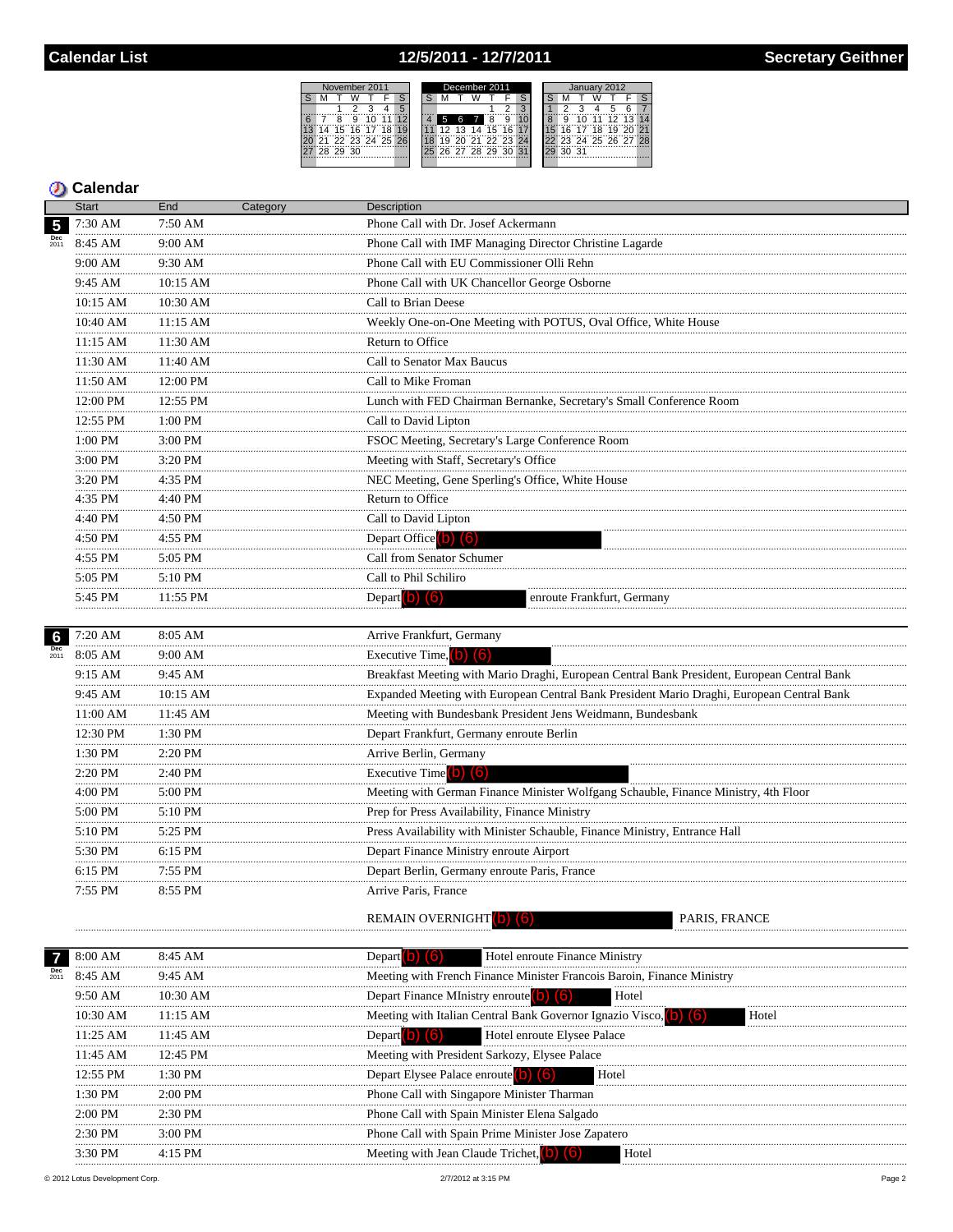# 12/7/2011 - 12/12/2011

Description  $\overline{a}$  ii



| <b>O</b> Calendar  |              |           |          |  |  |  |  |
|--------------------|--------------|-----------|----------|--|--|--|--|
|                    | <b>Start</b> | End       | Category |  |  |  |  |
| 7                  | $4:30$ PM    | $4:45$ PM |          |  |  |  |  |
| <b>Dec</b><br>2011 | $4:45$ PM    | $5:15$ PM |          |  |  |  |  |
|                    | 5:30 PM      | $6:40$ PM |          |  |  |  |  |
|                    | $6.40$ DM    | $7.45$ DM |          |  |  |  |  |

|                                                                    | 4:30 PM       | 4:45 PM       | Phone Call with IMF Managing Director Christine Lagarde              |
|--------------------------------------------------------------------|---------------|---------------|----------------------------------------------------------------------|
|                                                                    | 4:45 PM       | 5:15 PM       | Conference Call with Brian Deese and Jan Eberly                      |
|                                                                    | 5:30 PM       | 6:40 PM       | Depart Paris, France enroute Marseille, France                       |
| <b>Dec</b><br>2011<br>8<br><b>Dec</b><br>2011<br>Dec<br>2011<br>10 | 6:40 PM       | 7:45 PM       | Arrive Marseille, France                                             |
|                                                                    | 7:45 PM       | 8:45 PM       | Meeting with Prime Minister-elect Mariano Rajoy Brey, Radisson Hotel |
|                                                                    | 9:30 PM       | 10:20 PM      | Depart Marseille, France enroute Milan, Italy                        |
|                                                                    | 10:20 PM      | 11:20 PM      | Arrive Milan, Italy                                                  |
|                                                                    |               |               |                                                                      |
|                                                                    | 11:20 PM      | 11:55 PM      | REMAIN OVERNIGHT (b) (6)<br>MILAN, ITALY<br>PHONE CALLS              |
|                                                                    |               |               |                                                                      |
|                                                                    |               |               | Call to Bill Daley                                                   |
|                                                                    |               |               | Call to Gene Sperling<br>Call to FED Chairman Bernanke               |
|                                                                    |               |               |                                                                      |
|                                                                    | 9:40 AM       | $10:00$ AM    | Depart Hotel enroute La Prefettura di Milano                         |
|                                                                    | 10:00 AM      | 11:00 AM      | Meeting with Prime Minister Mario Monti, La Prefettura di Milano     |
|                                                                    | 11:15 AM      | 11:25 AM      | Depart La Prefettura di Milano enroute Hotel                         |
|                                                                    | .<br>11:25 AM | .<br>12:20 PM | Arrive <sup>[0]</sup><br><b>Executive Time</b>                       |
|                                                                    | 12:20 PM      | 1:20 PM       | Depart Hotel enroute Airport                                         |
|                                                                    | .<br>1:20 PM  | 4:30 PM       | Depart Milan, Italy (b) (6)                                          |
|                                                                    | .<br>4:30 PM  | 6:00 PM       | Arrive $(b)$ $(6)$<br>enroute $(b)$ $(6)$<br>Airport                 |
|                                                                    | 6:00 PM       | 7:25 PM       | Depart <b>b</b> 6<br>enroute $(b)$ $(6)$<br>Airport                  |
|                                                                    |               |               | (b)                                                                  |
|                                                                    | 7:25 PM       | 8:00 PM       | Arrive (b) (6)<br>Airport                                            |
|                                                                    | 8:00 PM       | 9:00 PM       | Reception $(b)$ $(6)$                                                |
|                                                                    |               |               | REMAIN OVERNGIHT (b) (6)                                             |
|                                                                    | 9:00 PM       | 10:00 PM      | PHONE CALLS                                                          |
|                                                                    |               |               |                                                                      |
|                                                                    |               |               | Call to Bill Daley<br>Call to FED Chairman Bernanke                  |
|                                                                    |               |               | Call to Michelle Smith                                               |
|                                                                    |               |               |                                                                      |
|                                                                    | 8:00 AM       | 9:00 AM       | NO OFFICIAL SCHEDULE                                                 |
|                                                                    |               |               | <b>RESIDENCE</b><br>$(b)$ $(6)$                                      |
|                                                                    | 9:00 AM       | 10:00 AM      | PHONE CALLS                                                          |
|                                                                    |               |               |                                                                      |
|                                                                    |               |               | Call to Gene Sperling                                                |
|                                                                    |               |               |                                                                      |
|                                                                    | 8:00 AM       | 9:00 AM       | NO OFFICIAL SCHEDULE                                                 |
|                                                                    |               |               | <b>RESIDENCE</b><br>(b) (6)                                          |
|                                                                    |               |               |                                                                      |
| $\frac{11}{\pi}$                                                   | 8:00 AM       | 9:00 AM       | NO OFFICIAL SCHEDULE                                                 |
|                                                                    |               |               | $\mathbf{b})$ (6)<br><b>RESIDENCE</b>                                |
|                                                                    | 12:00 PM      | 6:00 PM       | Depart <sup>[0]</sup><br>(6                                          |
|                                                                    | 6:00 PM       | 7:00 PM       | residence enrou<br>residenc<br>residence                             |
|                                                                    |               |               | Arrıv                                                                |
|                                                                    | 1:15 PM       | 2:00 PM       | Arrive                                                               |
| 2011                                                               | $2:00$ PM     | $3:00$ PM     |                                                                      |
|                                                                    |               |               |                                                                      |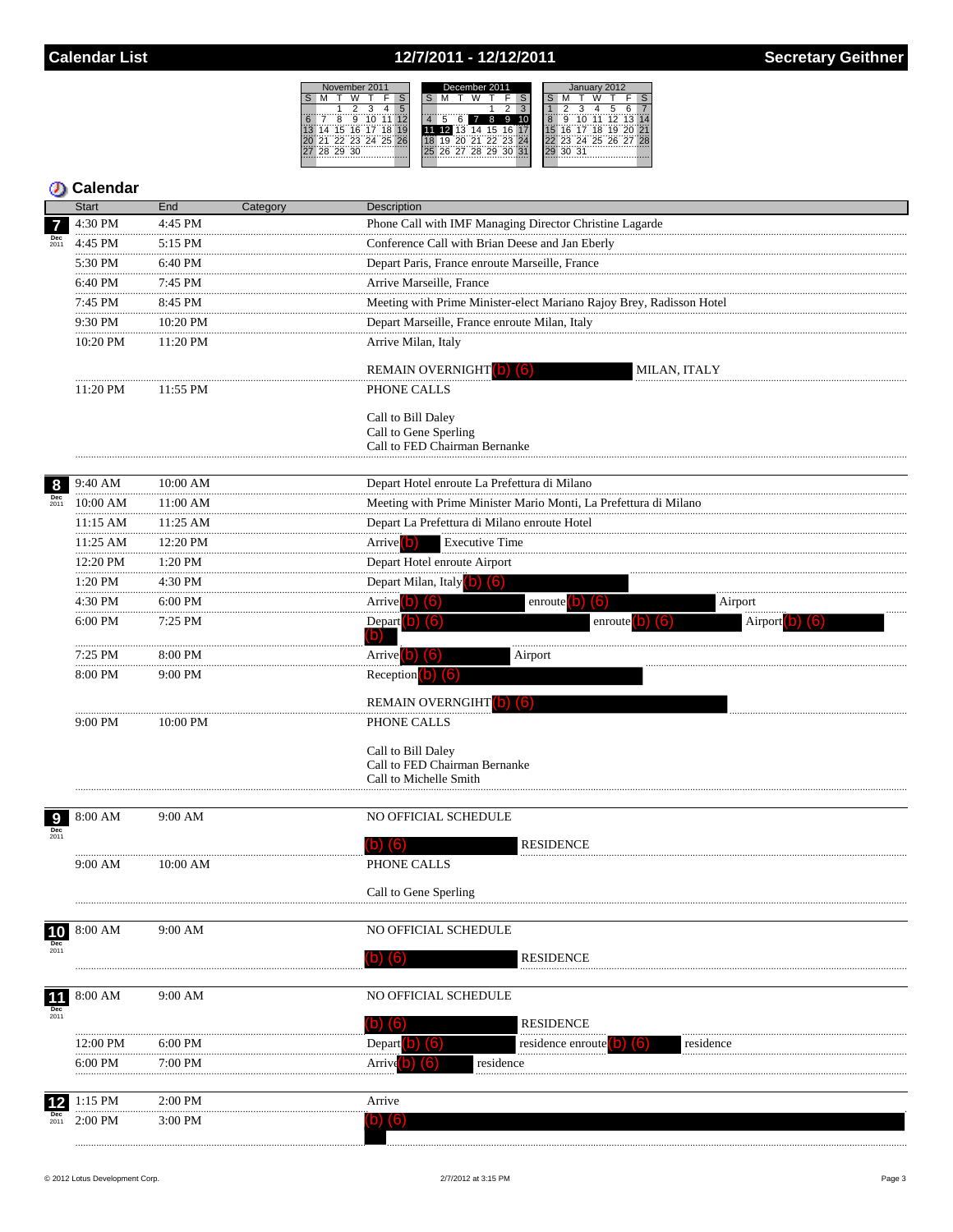# 12/12/2011 - 12/15/2011



#### **D** Calendar

|      | <b>Start</b>      | End               | Category | Description                                                                                                           |
|------|-------------------|-------------------|----------|-----------------------------------------------------------------------------------------------------------------------|
| $12$ | 6:30 PM           | 9:00 PM           |          | Cabinet Holiday Dinner hosted by President and Mrs. Obama <sup>(b)</sup> (6)<br>State Floor/East Room, White<br>House |
| 13   | 7:30 AM           | 7:55 AM           |          | Daily Meeting with Bill Daley, Bill Daley's Office, White House                                                       |
|      | 7:55 AM           | 8:00 AM           |          | Return to Office                                                                                                      |
|      | 8:30 AM           | 8:40 AM           |          | Call to Brian Deese                                                                                                   |
|      | 8:45 AM           | 9:05 AM           |          | Meeting with Tom Donilon, Tom Donilon's Office, White House                                                           |
|      | 9:05 AM           | 9:15 AM           |          | Return to Office                                                                                                      |
|      | <br>9:15 AM       | 9:45 AM           |          | Morning Meeting, Secretary's Small Conference Room                                                                    |
|      | <br>9:50 AM       | 9:55 AM           |          | Call from John Stumpf, Wells Fargo                                                                                    |
|      | 10:10 AM          | 10:25 AM          |          | Call to Former Secretary Hank Paulson                                                                                 |
|      | <br>10:30 AM      | 11:30 AM          |          | NEC Meeting, Gene Sperling's Office, White House                                                                      |
|      | <br>11:40 AM      | 12:35 PM          |          | VPOTUS Campaign to Cut Waste Cabinet Meeting, Room 430, EEOB                                                          |
|      | 12:35 PM          | 12:50 PM          |          | Phone Call with Christine Lagarde                                                                                     |
|      | <br>2:00 PM       | 4:00 PM           |          | All-Employee Holiday Party, Cash Room                                                                                 |
|      | 4:10 PM           | 4:20 PM           |          | Call from Former Secretary Hank Paulson                                                                               |
|      | <br>4:30 PM       | 4:35 PM           |          | Meeting with Staff, Secretary's Small Conference Room                                                                 |
|      | 4:35 PM           | 4:45 PM           |          | Call to Senator Orrin Hatch                                                                                           |
|      | <br>$4:45$ PM     | $5:30$ PM         |          | Call to Senator Max Baucus                                                                                            |
|      | <br>5:30 PM       | 6:00 PM           |          | Farewell event for Melody Barnes, Roosevelt Room, White House                                                         |
|      | 7:00 PM           | 8:00 PM           |          | Depart Office enroute residence                                                                                       |
|      | .                 | .                 |          |                                                                                                                       |
| 14   | 7:30 AM           | 7:55 AM           |          | Daily Meeting with Bill Daley, Bill Daley's Office, White House                                                       |
|      | $7:55 \text{ AM}$ | 8:30 AM           |          | Return to Office                                                                                                      |
|      | 8:30 AM           | 9:00 AM           |          | Phone Call with Paul Gigot, Wall Street Journal                                                                       |
|      | 9:00 AM           | 9:15 AM           |          | Daily Intelligence Briefing, Secretary's Office                                                                       |
|      | 9:15 AM           | 10:00 AM          |          | Morning Meeting, Secretary's Small Conference Room                                                                    |
|      | 10:05 AM          | 10:15 AM          |          | Call to Larry Fink                                                                                                    |
|      | 10:15 AM          | 10:50 AM          |          | Meeting with Staff, Secretary's Small Conference Room                                                                 |
|      | 10:50 AM          | 11:00 AM          |          | Call to Mike Froman                                                                                                   |
|      | <br>11:00 AM      | 11:30 AM          |          | Weekly Meeting with Deputy Secretary Wolin, Secretary's Office                                                        |
|      | 12:30 PM          | 1:30 PM           |          | Weekly Lunch with Fed Chairman Bernanke, Federal Reserve Board                                                        |
|      | <br>$1:30$ PM     | .<br>$1:35$ PM    |          | Return to Office                                                                                                      |
|      | 1:35 PM           | 1:40 PM           |          | Call from Larry Fink                                                                                                  |
|      | 2:00 PM           | 2:05 PM           |          | Meeting with Staff, Secretary's Small Conference Room                                                                 |
|      | 2:05 PM           | 2:10 PM           |          | Call to Gene Sperling                                                                                                 |
|      | 2:45 PM           | 3:30 PM           |          | Meeting with Staff, Secretary's Small Conference Room                                                                 |
|      | 3:30 PM           | 4:20 PM           |          | Monthly Meeting with Gary Gensler, Secretary's Office                                                                 |
|      | 4:35 PM           | 4:45 PM           |          | Call to FED Chairman Bernanke                                                                                         |
|      | 5:00 PM           | $5:10 \text{ PM}$ |          | Call from Gene Sperling                                                                                               |
|      | 5:30 PM           | 6:30 PM           |          | Meeting with Gene Sperling, Gene Sperling's Office, White House                                                       |
|      | 6:30 PM           | 7:00 PM           |          | Depart Office                                                                                                         |
|      | 7:00 PM           | 8:00 PM           |          | Personal                                                                                                              |
|      | 8:30 PM           | 8:40 PM           |          | Call from Jack Lew                                                                                                    |
|      |                   |                   |          |                                                                                                                       |
| 15   | 7:30 AM           | 8:50 AM           |          | Daily Meeting with Bill Daley, Bill Daley's Office, White House                                                       |
| 2011 | 8:50 AM           | 9:00 AM           |          | Return to Office                                                                                                      |
|      | 9:00 AM<br>       | 9:10 AM           |          | Call to Bill Daley                                                                                                    |
|      | 9:10 AM           | 9:20 AM           |          | Call to Gene Sperling                                                                                                 |
|      |                   |                   |          |                                                                                                                       |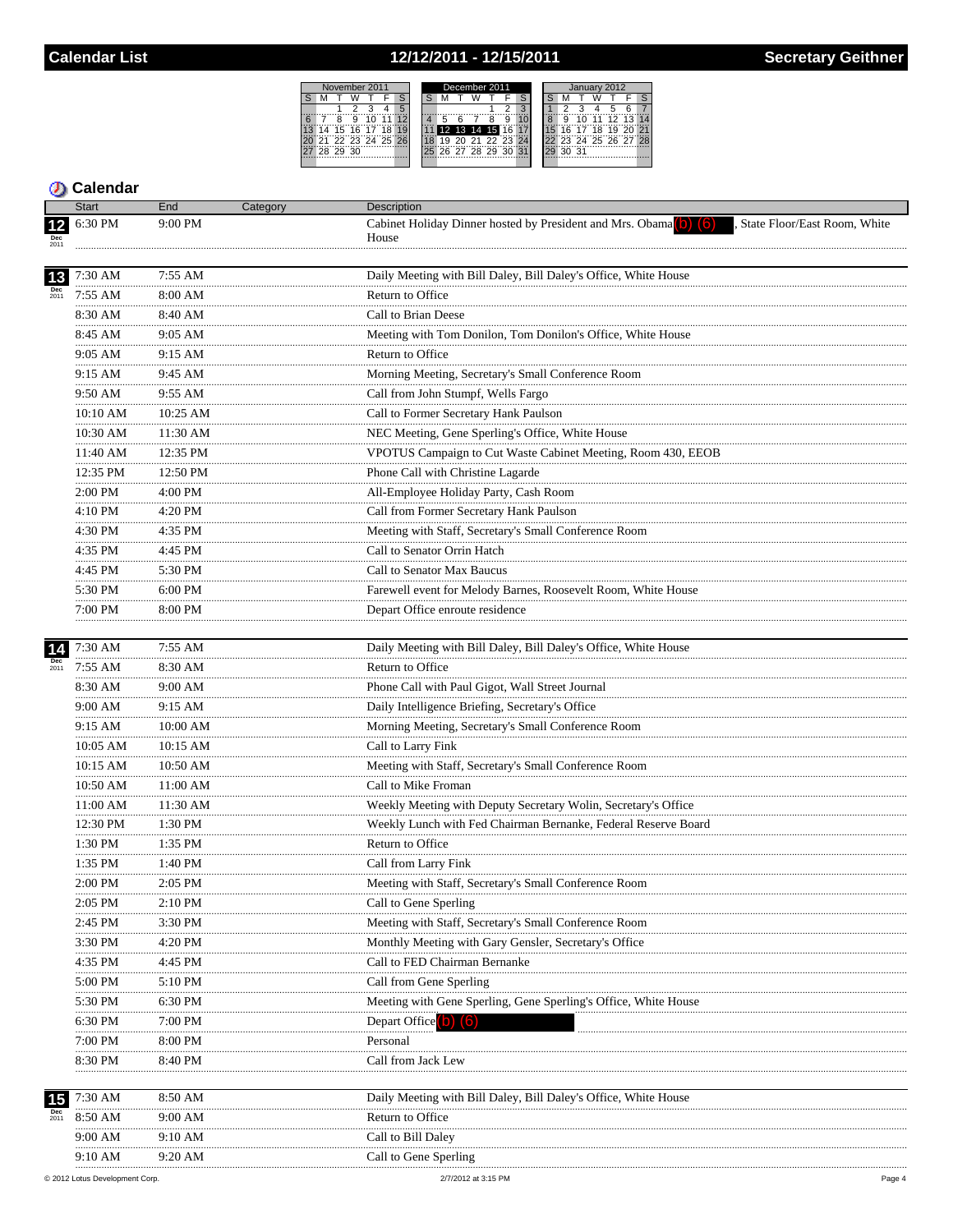## 12/15/2011 - 12/19/2011



### **D** Calendar

|                               | <b>Start</b>     | End           | Category | <b>Description</b>                                                                                                                   |  |  |  |
|-------------------------------|------------------|---------------|----------|--------------------------------------------------------------------------------------------------------------------------------------|--|--|--|
| 15                            | 9:20 AM          | 9:30 AM       |          | Morning Meeting, Secretary's Small Conference Room                                                                                   |  |  |  |
| Dec<br>2011                   | 9:30 AM          | 10:20 AM      |          | Meeting with POTUS, Oval Office, White House                                                                                         |  |  |  |
|                               | 10:20 AM         | 10:45 AM      |          | Return to Office                                                                                                                     |  |  |  |
|                               | 10:45 AM         | 11:00 AM      |          | Prep for Columnists Roundtable, Jay Carney's Office, White House                                                                     |  |  |  |
|                               | 11:00 AM         | 12:00 PM      |          | Columnist Roundtable, Room 230A, EEOB, Secretary of War Suite                                                                        |  |  |  |
|                               | 12:00 PM         | 12:10 PM      |          | Return to Office                                                                                                                     |  |  |  |
|                               | 12:10 PM         | 12:15 PM      |          | Call to Lee Sachs                                                                                                                    |  |  |  |
|                               | <br>1:10 PM      | <br>1:15 PM   |          | Call to Karen Pence, FED                                                                                                             |  |  |  |
|                               | 1:30 PM          | 2:50 PM       |          | Meeting with POTUS/NEC/NSS, Situation Room, White House                                                                              |  |  |  |
|                               | .<br>2:50 PM     | $3:10$ PM     |          | Return to Office                                                                                                                     |  |  |  |
|                               | .<br>3:10 PM     | $3:15$ PM     |          | Call to Bill Daley                                                                                                                   |  |  |  |
|                               | .<br>3:15 PM     | 3:50 PM       |          | Meeting with Neil Irwin, Secretary's Office                                                                                          |  |  |  |
|                               | 3:50 PM          | 4:30 PM       |          | Meeting with Mary Andringa, CEO, Vermeer Corporation, Daryl Bouwkamp, SVP, Vermeer Corporation,<br>Secretary's Small Conference Room |  |  |  |
|                               | 4:30 PM          | 5:00 PM       |          | Meeting with Staff, Secretary's Office<br>Meeting with Staff, Secretary's Small Conference room                                      |  |  |  |
|                               | 5:00 PM          | $6:00$ PM     |          |                                                                                                                                      |  |  |  |
|                               | <br>6:10 PM      | 7:05 PM       |          | Treasury Press Corp Holiday Reception, Cash Room                                                                                     |  |  |  |
|                               | .<br>7:05 PM     | $7:20$ PM     |          | Return to Office                                                                                                                     |  |  |  |
|                               | .<br>7:20 PM     | 7:50 PM       |          | Call to IMF Managing Director Christine Lagarde                                                                                      |  |  |  |
|                               | 8:00 PM          | 8:30 PM       |          | Depart Office enroute residence                                                                                                      |  |  |  |
| 16                            | 8:00 AM          | 8:30 AM       |          | Daily Meeting with Bill Daley, Bill Daley's Office, White House                                                                      |  |  |  |
| Dec<br>2011                   | 8:30 AM          | 8:50 AM       |          | Return to Office                                                                                                                     |  |  |  |
|                               | 8:50 AM          | 9:00 AM       |          | Call to Jason Furman                                                                                                                 |  |  |  |
|                               | <br>9:00 AM      | .<br>9:15 AM  |          | Daily Intelligence Briefing, Secretary's Office                                                                                      |  |  |  |
|                               | <br>9:15 AM<br>. | $9:30$ AM     |          | Morning Meeting, Secretary's Small Conference Room                                                                                   |  |  |  |
|                               | 9:30 AM          | 10:00 AM      |          | Meeting with Bill Daley, Bill Daley's Office, White House                                                                            |  |  |  |
|                               | 10:00 AM         | 11:00 AM      |          | NEC Principals Meeting, Gene Sperling's Office, White House                                                                          |  |  |  |
|                               | 11:25 AM<br>.    | 11:45 AM<br>. |          | Courtesy Meeting with Paul Volcker, Secretary's Office                                                                               |  |  |  |
|                               | 1:00 PM<br>.     | 1:35 PM       |          | Meeting with POTUS, Oval Office, White House                                                                                         |  |  |  |
|                               | 1:35 PM<br>.     | 1:45 PM       |          | Call from German Finance Minister Wolfgang Schauble                                                                                  |  |  |  |
|                               | 1:45 PM          | 2:05 PM       |          | Depart White House enroute $(b)$ $(6)$<br>residence                                                                                  |  |  |  |
|                               | .<br>2:05 PM     | $2:15$ PM     |          | Call to IMF Managing Director Christine Lagarde                                                                                      |  |  |  |
|                               | 2:15 PM          | 2:20 PM       |          | Call from Rahm Emanuel                                                                                                               |  |  |  |
|                               | 2:25 PM          | 2:35 PM       |          | Call to Michelle Smith                                                                                                               |  |  |  |
|                               | 2:40 PM          | 2:50 PM       |          | Call to Rob Nabors                                                                                                                   |  |  |  |
|                               | 3:15 PM          | 3:25 PM       |          | Call to Brian Sack                                                                                                                   |  |  |  |
|                               | 4:25 PM          | 4:35 PM       |          | Call from Michelle Smith                                                                                                             |  |  |  |
|                               | 6:05 PM          | 6:15 PM       |          | Call from Gene Sperling                                                                                                              |  |  |  |
|                               | 6:20 PM          | 7:30 PM       |          | Arrive <sup>1</sup><br>(6)<br>residence                                                                                              |  |  |  |
|                               | 8:00 AM          | 9:00 AM       |          | <b>RESIDENCE</b><br>(D)<br>$\lceil 6 \rceil$                                                                                         |  |  |  |
| $\frac{1}{2011}$              |                  |               |          |                                                                                                                                      |  |  |  |
| $\frac{18}{\frac{Dec}{2011}}$ | 8:00 AM          | $9:00$ AM     |          | <b>RESIDENCE</b><br>(b)<br>$\mathsf{I}^{\mathsf{b}}$                                                                                 |  |  |  |
|                               | 4:15 AM          | 9:10 AM       |          | residence enroute Office                                                                                                             |  |  |  |
| 19<br><b>Dec</b><br>2011      | 9:10 AM          | 9:15 AM       |          | Depart <b>D</b><br>Arrive White House                                                                                                |  |  |  |
|                               | 9:15 AM          | 9:30 AM       |          | Call to Meg Lundsager                                                                                                                |  |  |  |
|                               | 9:30 AM          | 10:10 AM      |          | Arrive Office                                                                                                                        |  |  |  |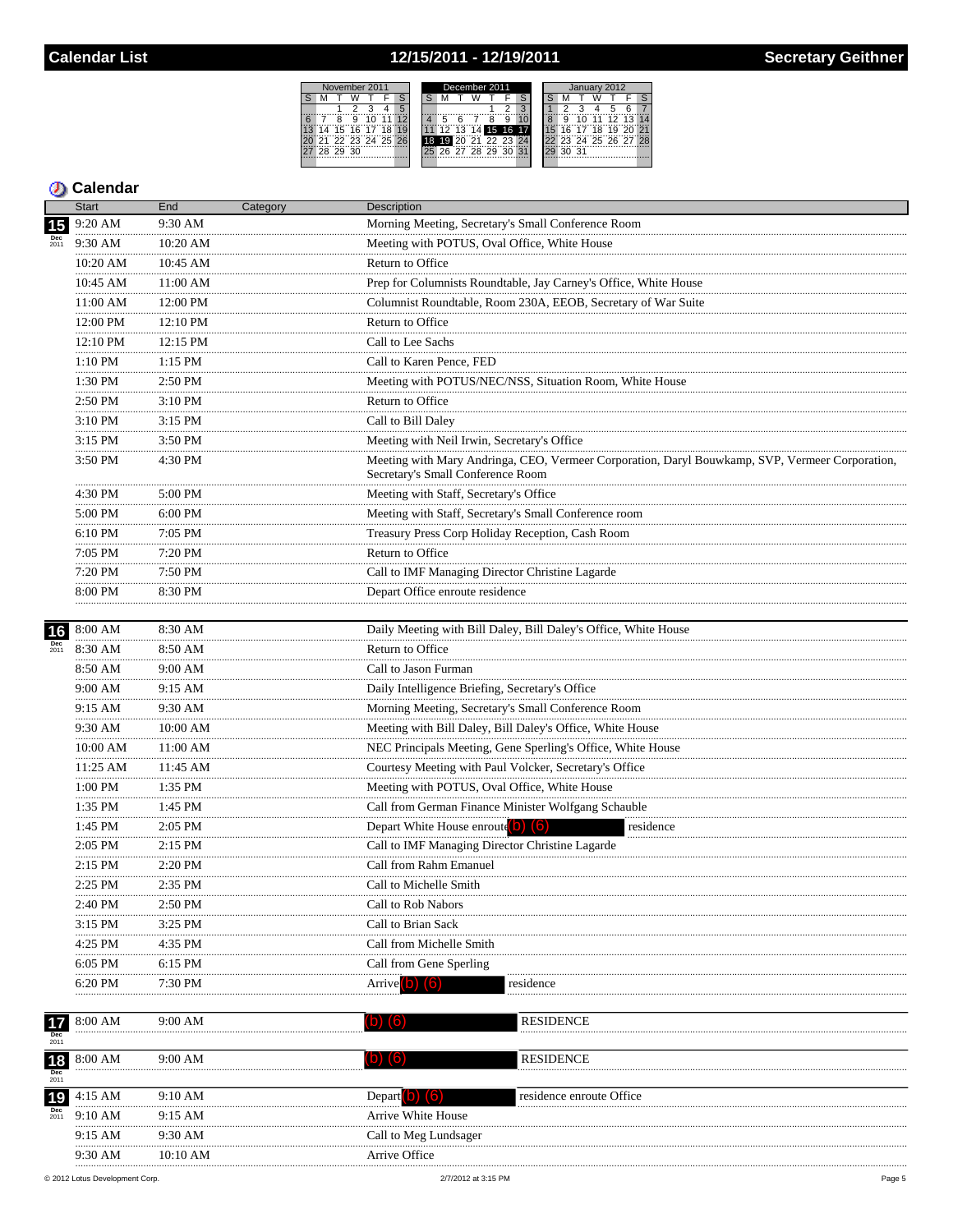## 12/19/2011 - 12/21/2011



#### **D** Calendar

|                  | <b>Start</b>  | End                                                | Category | <b>Description</b>                                                                     |
|------------------|---------------|----------------------------------------------------|----------|----------------------------------------------------------------------------------------|
| 19               | 10:10 AM      | 10:20 AM                                           |          | Call to Meg McConnell                                                                  |
|                  | 11:00 AM      | 11:30 AM                                           |          | Senior Staff Meeting, Secretary's Large Conference Room                                |
|                  | 11:30 AM      | 12:00 PM                                           |          | Meeting with Staff, Secretary's Small Conference Room                                  |
| 20<br>2011<br>21 | 12:00 PM      | 12:10 PM                                           |          | Meeting with Staff, Secretary's Small Conference Room                                  |
|                  | 12:10 PM      | 12:30 PM                                           |          | Meeting with Staff, Secretary's Small Conference Room                                  |
|                  | 12:30 PM<br>. | 12:50 PM                                           |          | Monthly Meeting with SEC Chair Mary Schapiro, Secretary's Office                       |
|                  | 12:50 PM      | $\begin{array}{c}\n  \text{1:00 PM}\n \end{array}$ |          | Call to FED Governor Dan Tarullo                                                       |
|                  | .<br>1:15 PM  | .<br>2:00 PM                                       |          | Meeting with Roger Lowenstein, Secretary's Office                                      |
|                  | .<br>3:15 PM  | 4:15 PM                                            |          | Meeting with Gene Sperling, Alan Krueger and others, Secretary's Small Conference Room |
|                  | .<br>4:30 PM  | .<br>4:45 PM                                       |          | Phone Call with Meg McConnell and Marc Saidenberg, Secretary's Office                  |
|                  | 5:45 PM       | 6:20 PM                                            |          | Depart Office enroute residence                                                        |
|                  | .<br>6:20 PM  | 6:25 PM                                            |          | Call from Bill Daley                                                                   |
|                  | 6:25 PM       | 6:35 PM                                            |          | Call to Gene Sperling                                                                  |
|                  | 7:00 PM       | 7:10 PM                                            |          | Call to Bill Daley                                                                     |
|                  |               |                                                    |          |                                                                                        |
|                  | 7:10 AM       | 7:30 AM                                            |          | Depart residence enroute White House                                                   |
|                  | 7:30 AM       | 8:25 AM                                            |          | Daily Meeting with Bill Daley, Bill Daley's Office, White House                        |
|                  | 8:25 AM<br>.  | 9:00 AM<br>.                                       |          | Return to Office                                                                       |
|                  | 9:00 AM<br>.  | 9:15 AM                                            |          | Daily Intelligence Briefing, Secretary's Office                                        |
|                  | 9:15 AM       | 9:30 AM                                            |          | Morning Meeting, Secretary's Small Conference Room                                     |
|                  | 9:30 AM       | 9:50 AM                                            |          | Meeting with Staff, Secretary's Small Conference Room                                  |
|                  | 9:50 AM       | 10:00 AM                                           |          | Call to Michelle Smith                                                                 |
|                  | 10:00 AM      | 10:15 AM                                           |          | Prep for Meeting with Allan Sloan, Secretary's Small Conference Room                   |
|                  | 10:15 AM      | 11:00 AM                                           |          | Meeting with Allan Sloan, Secretary's Office                                           |
|                  | 11:00 AM      | 11:30 AM                                           |          | Monthly Meeting with Marty Gruenberg, Acting FDIC Chairman, Secretary's Office         |
|                  | 11:30 AM<br>. | 12:10 PM                                           |          | Meeting with Ken Feinberg, Secretary's Office                                          |
|                  | 12:10 PM      | 12:30 PM                                           |          | Call to Ted Truman                                                                     |
|                  | 12:30 PM      | $\frac{1:25 \text{ PM}}{1:25 \text{ PM}}$          |          | Weekly Lunch with FED Chairman Bernanke, Secretary's Small Conference Room             |
|                  | 1:25 PM       | 1:30 PM                                            |          | Call to Bill Daley                                                                     |
|                  | 1:30 PM<br>.  | $2:30$ PM                                          |          | Meeting with Staff, Secretary's Small Conference Room                                  |
|                  | 2:30 PM       | 2:45 PM                                            |          | Call from Bill Daley                                                                   |
|                  | 2:45 PM<br>.  | 2:50 PM<br>.                                       |          | Farewell Photos with Robin Ritterhoff and Anil Kakani, Secretary's Office              |
|                  | 2:50 PM       | 3:15 PM                                            |          | Meeting with Staff, Secretary's Small Conference Room                                  |
|                  | 3:30 PM       | 4:00 PM                                            |          | Meeting with Bill Daley, Bill Daley's Office, White House                              |
|                  | 4:00 PM<br>   | 4:25 PM                                            |          | Weekly Meeting with POTUS, Oval Office, White House                                    |
|                  | 4:45 PM       | 5:15 PM                                            |          | Meeting with POTUS, Oval Office, White House                                           |
|                  | 5:30 PM       | 6:30 PM                                            |          | Meeting with Staff, Secretary's Small Conference Room                                  |
|                  | 6:30 PM       | 6:35 PM                                            |          | Depart Office enroute residence                                                        |
|                  | 6:35 PM       | 6:45 PM                                            |          | Call to Tom Friedman                                                                   |
|                  |               |                                                    |          |                                                                                        |
|                  | 6:30 AM       | 7:10 AM                                            |          | Phone Call with Chinese Vice Premier Wang Qishan, Secretary's Residence                |
|                  | 7:10 AM       | 7:35 AM                                            |          | Call ends                                                                              |
|                  | 7:35 AM       | 8:10 AM                                            |          | Daily meeting with Bill Daley, Bill Daley's Office, White House                        |
|                  | 8:10 AM       | 8:20 AM                                            |          | Return to Office                                                                       |
|                  | 8:20 AM       | 8:25 AM                                            |          | Call to Brian Deese                                                                    |
|                  | 8:55 AM       | 9:00 AM                                            |          | Call to Mario Draghi                                                                   |
|                  | 9:00 AM       | 9:15 AM                                            |          | Daily Intelligence Briefing, Secretary's Office                                        |
|                  | 9:15 AM       | 9:45 AM                                            |          | Morning Meeting, Secretary's Small Conference Room                                     |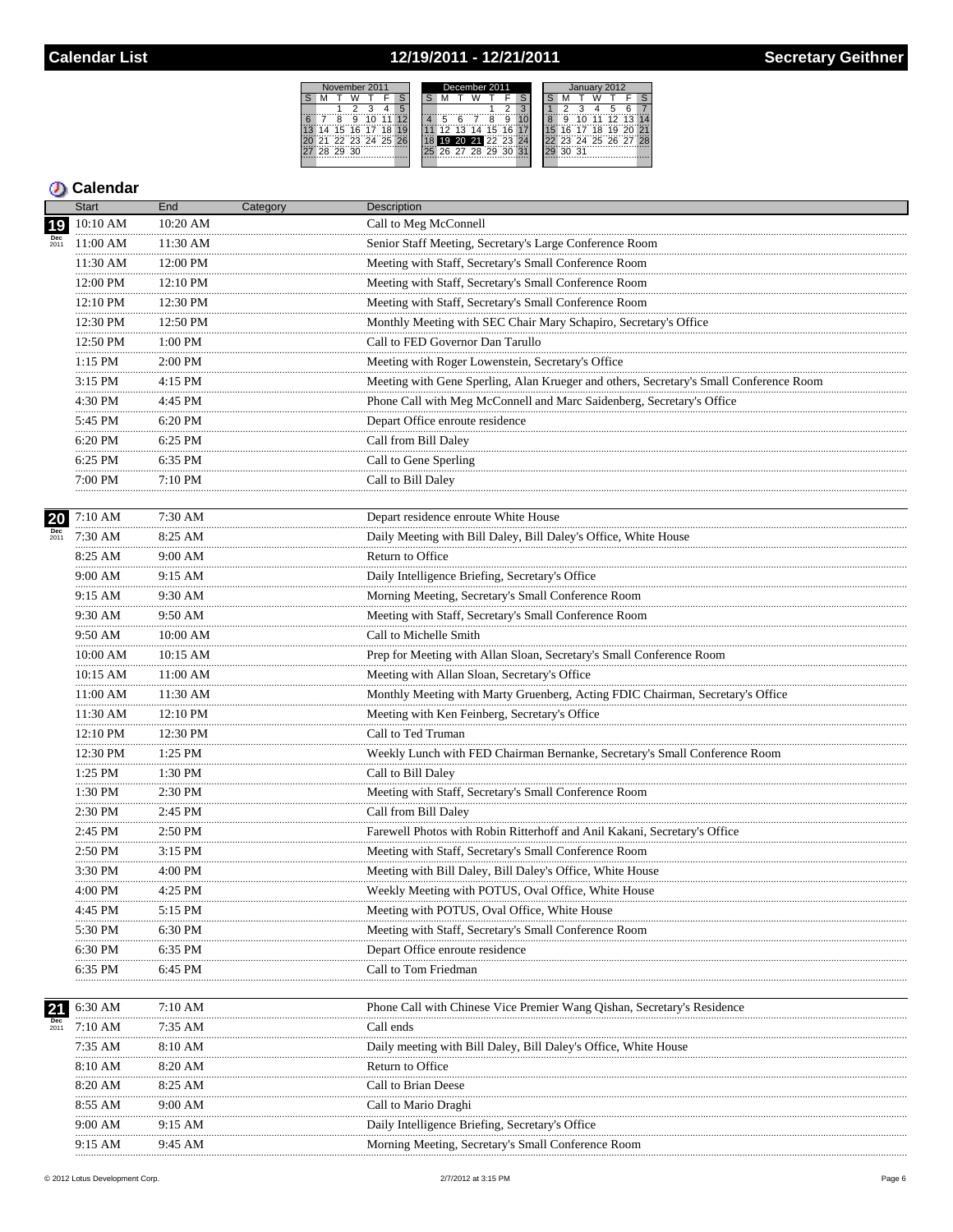## 12/21/2011 - 12/29/2011



### **D** Calendar

|                                  | <b>Start</b>      | End           | Category | <b>Description</b>                                                                                                                                                                                                                                                                                                                                                                                                                                                                    |  |
|----------------------------------|-------------------|---------------|----------|---------------------------------------------------------------------------------------------------------------------------------------------------------------------------------------------------------------------------------------------------------------------------------------------------------------------------------------------------------------------------------------------------------------------------------------------------------------------------------------|--|
| 21                               | 10:00 AM          | 11:00 AM      |          | Meeting with Staff, Secretary's Office                                                                                                                                                                                                                                                                                                                                                                                                                                                |  |
| $\frac{Dec}{2011}$               | 11:00 AM          | 11:45 AM      |          | Meeting with Staff, Secretary's Small Conference Room                                                                                                                                                                                                                                                                                                                                                                                                                                 |  |
| <b>Dec</b><br>2011<br>23<br>2011 | 12:00 PM          | 1:15 PM       |          | Lunch with Wall Street Journal, 1025 Connecticut Avenue, N.W., 8th Floor                                                                                                                                                                                                                                                                                                                                                                                                              |  |
|                                  | 1:15 PM           | 1:20 PM       |          | Return to Office                                                                                                                                                                                                                                                                                                                                                                                                                                                                      |  |
|                                  | .<br>1:20 PM      | 1:30 PM       |          | Prep for FSOC Call, Secretary's Office                                                                                                                                                                                                                                                                                                                                                                                                                                                |  |
|                                  | .<br>1:30 PM      | 2:15 PM       |          | FSOC Conference Call, Secretary's Small Conference Room                                                                                                                                                                                                                                                                                                                                                                                                                               |  |
|                                  | .<br>$2:15$ PM    | .<br>2:30 PM  |          | Meeting with Staff, Secretary's Office                                                                                                                                                                                                                                                                                                                                                                                                                                                |  |
|                                  | .<br>2:30 PM      | .<br>2:50 PM  |          | Meeting with Staff, Secretary's Office                                                                                                                                                                                                                                                                                                                                                                                                                                                |  |
|                                  | .<br>2:50 PM      | 3:00 PM       |          | Farewell Photo with Betty Ann Hunt, Secretary's Office                                                                                                                                                                                                                                                                                                                                                                                                                                |  |
|                                  | .<br>3:30 PM      | .<br>3:45 PM  |          | Drop by Frances Anderson's Farewell, Media Room A                                                                                                                                                                                                                                                                                                                                                                                                                                     |  |
|                                  | 4:00 PM           | 5:50 PM       |          |                                                                                                                                                                                                                                                                                                                                                                                                                                                                                       |  |
|                                  | .<br>5:50 PM      | .<br>5:55 PM  |          | Return to Office                                                                                                                                                                                                                                                                                                                                                                                                                                                                      |  |
|                                  | 5:55 PM<br>.      | 6:00 PM       |          | Call from Senator Charles Schumer                                                                                                                                                                                                                                                                                                                                                                                                                                                     |  |
|                                  | 6:00 PM<br>.      | 6:20 PM       |          | Weekly Meeting with Neal Wolin, Secretary's Office                                                                                                                                                                                                                                                                                                                                                                                                                                    |  |
|                                  | 6:20 PM<br>.      | 6:35 PM       |          | Meeting with Bill Daley, Bill Daley's Office, White House                                                                                                                                                                                                                                                                                                                                                                                                                             |  |
|                                  | 6:35 PM<br>.      | 7:00 PM<br>.  |          |                                                                                                                                                                                                                                                                                                                                                                                                                                                                                       |  |
|                                  | 7:00 PM           | 8:00 PM       |          | Personal $(b)$ $(6)$                                                                                                                                                                                                                                                                                                                                                                                                                                                                  |  |
|                                  |                   |               |          |                                                                                                                                                                                                                                                                                                                                                                                                                                                                                       |  |
| 22                               | 7:20 AM           | 7:30 AM       |          | Arrive Office                                                                                                                                                                                                                                                                                                                                                                                                                                                                         |  |
|                                  | $7:30$ AM<br>.    | 8:35 AM       |          | Meeting with Bill Daley, Bill Daley's Office, White House                                                                                                                                                                                                                                                                                                                                                                                                                             |  |
|                                  | 8:35 AM           | 8:40 AM       |          | Return to Office                                                                                                                                                                                                                                                                                                                                                                                                                                                                      |  |
|                                  | 8:40 AM<br>.      | 9:15 AM<br>.  |          | Meeting with Staff, Secretary's Small Conference Room                                                                                                                                                                                                                                                                                                                                                                                                                                 |  |
|                                  | 9:15 AM           | 9:45 AM       |          |                                                                                                                                                                                                                                                                                                                                                                                                                                                                                       |  |
|                                  | 9:45 AM           | 10:15 AM      |          |                                                                                                                                                                                                                                                                                                                                                                                                                                                                                       |  |
|                                  | 10:15 AM          | 10:30 AM<br>  |          |                                                                                                                                                                                                                                                                                                                                                                                                                                                                                       |  |
|                                  | 10:30 AM<br>.     | 10:40 AM      |          |                                                                                                                                                                                                                                                                                                                                                                                                                                                                                       |  |
|                                  | $11:35$ AM        | 11:40 AM<br>. |          | residence                                                                                                                                                                                                                                                                                                                                                                                                                                                                             |  |
|                                  | 11:40 AM<br>.     | 11:50 AM<br>. |          |                                                                                                                                                                                                                                                                                                                                                                                                                                                                                       |  |
|                                  | 1:00 PM<br>.      | 1:20 PM<br>.  |          |                                                                                                                                                                                                                                                                                                                                                                                                                                                                                       |  |
|                                  | 2:35 PM<br>.      | 2:45 PM       |          |                                                                                                                                                                                                                                                                                                                                                                                                                                                                                       |  |
|                                  | 4:45 PM           | 5:30 PM       |          |                                                                                                                                                                                                                                                                                                                                                                                                                                                                                       |  |
|                                  |                   |               |          |                                                                                                                                                                                                                                                                                                                                                                                                                                                                                       |  |
|                                  | 8:40 AM           | 1:35 PM       |          |                                                                                                                                                                                                                                                                                                                                                                                                                                                                                       |  |
|                                  | 1:35 PM           | 3:35 PM       |          |                                                                                                                                                                                                                                                                                                                                                                                                                                                                                       |  |
|                                  | 3:35 PM           | 4:35 PM       |          |                                                                                                                                                                                                                                                                                                                                                                                                                                                                                       |  |
| 24                               | $8:00 \text{ AM}$ | 9:00 AM       |          |                                                                                                                                                                                                                                                                                                                                                                                                                                                                                       |  |
| <b>Dec</b><br>2011               |                   |               |          |                                                                                                                                                                                                                                                                                                                                                                                                                                                                                       |  |
|                                  | 8:00 AM           | 9:00 AM       |          |                                                                                                                                                                                                                                                                                                                                                                                                                                                                                       |  |
| $\frac{\text{25}}{\text{Dec}}$   |                   |               |          |                                                                                                                                                                                                                                                                                                                                                                                                                                                                                       |  |
|                                  | 8:00 AM           | 9:00 AM       |          | Meeting with POTUS, Roosevelt Room, White House<br>Depart White House enroute Rock Creek Tennis Park<br>Morning Meeting, Secretary's Small Conference Room<br>Meeting with Staff, Secretary's Small Conference Room<br>Phone Call with Tom Donilon<br>Call from Gene Sperling<br>Depart Office enroute (b) (6)<br>Call $(b)$ $(6)$<br>Conference Call<br>Call from Gene Sperling<br>Arrive <sup>(b)</sup> (6)<br>residence<br>(6<br>(b) (6)<br>(b) (6)<br>(D) (O)<br>(O)<br>(O)<br>26 |  |
| $\frac{\text{26}}{\text{Dec}}$   |                   |               |          |                                                                                                                                                                                                                                                                                                                                                                                                                                                                                       |  |
| $\frac{27}{201}$                 | 8:00 AM           | 9:00 AM       |          |                                                                                                                                                                                                                                                                                                                                                                                                                                                                                       |  |
|                                  |                   |               |          |                                                                                                                                                                                                                                                                                                                                                                                                                                                                                       |  |
| $\frac{28}{\frac{Dec}{2011}}$    | 8:00 AM           | 9:00 AM       |          |                                                                                                                                                                                                                                                                                                                                                                                                                                                                                       |  |
|                                  |                   |               |          |                                                                                                                                                                                                                                                                                                                                                                                                                                                                                       |  |
| 29                               | 9:00 AM           | 10:00 AM      |          |                                                                                                                                                                                                                                                                                                                                                                                                                                                                                       |  |
| <b>Dec</b><br>2011               | $11:05$ AM        | $2:00$ PM     |          |                                                                                                                                                                                                                                                                                                                                                                                                                                                                                       |  |
|                                  | 2:00 PM           | 2:25 PM       |          |                                                                                                                                                                                                                                                                                                                                                                                                                                                                                       |  |

© 2012 Lotus Development Corp.